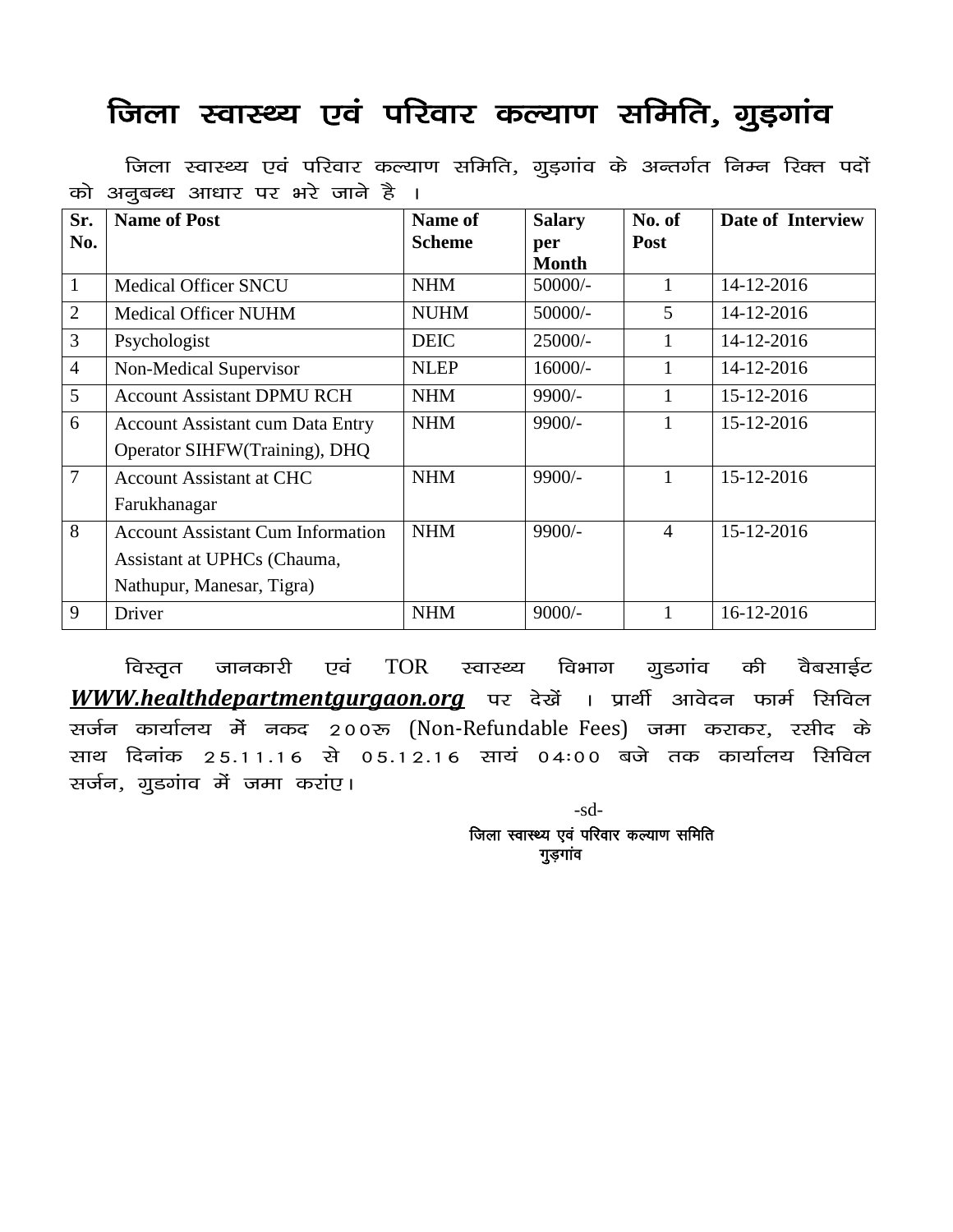## **District Health & Family Welfare Society, Gurgaon**

## **Advt. No./Civil Surgeon/GGN/NHM/2016/1 Date:- 25-11-16**

District Health and Family Welfare Society invites applications for following posts on contract basis and the duration of contract will be upto  $31<sup>st</sup>$  March, 2017.

| Name of Post    | <b>Qualification Eligibility</b>                                                                     | No. of       | Age        | Consolidated | Date of          |
|-----------------|------------------------------------------------------------------------------------------------------|--------------|------------|--------------|------------------|
|                 |                                                                                                      | Post         | Limit      | Salary       | Walk in          |
|                 |                                                                                                      |              |            |              | Interview        |
| Medical         | <b>ESSENTIAL:</b>                                                                                    | $\mathbf{1}$ | Up to 50   | 50000/-      | 14-12-2016       |
| Officer SNCU    | M.B.B.S. from a recognized institute, registered with                                                |              | yrs.       |              |                  |
|                 | Haryana Medical Council.                                                                             |              |            |              |                  |
|                 | DESIRABLE: Knowledge of Hindi up to Metric Standard.                                                 |              |            |              |                  |
| Medical         | <b>CONSOLIDATED SALARY: Rs 50,000/- P.M</b><br>M.B.B.S. from a recognized institute, registered with | 5            | Up to $62$ | 50000/-      | $14 - 12 - 2016$ |
|                 | Haryana Medical Council.                                                                             |              |            |              |                  |
| Officer         | <b>DESIRABLE:</b> Knowledge of Hindi up to Matric Standard.                                          |              | yrs.       |              |                  |
| <b>NUHM</b>     | CONSOLIDATED SALARY: Rs 50,000/- P.M.                                                                |              |            |              |                  |
| Psychologist    | <b>Essential Qualifications/Requirement :-</b>                                                       | $\mathbf{1}$ | up to 40   | 25000/-      | 14-12-2016       |
|                 | M.Phil Clinical Psychology/M.Phil Rehabilitation                                                     |              | years      |              |                  |
|                 | Psychology and registered with Rehabilitation                                                        |              |            |              |                  |
|                 | Council of India (RCI)                                                                               |              |            |              |                  |
|                 | Minimum 1 year post qualification experience                                                         |              |            |              |                  |
|                 | <b>Other Competencies:-</b><br>She/He is expected to be a team player.                               |              |            |              |                  |
|                 | She/He is also expected to be self-driven,                                                           |              |            |              |                  |
|                 | innovative, resourceful and quick learner.                                                           |              |            |              |                  |
|                 | Excellent communication skills (including written                                                    |              |            |              |                  |
|                 | and presentation skills) in English.                                                                 |              |            |              |                  |
|                 | Good interpersonal skills should be able to work<br>$\bullet$                                        |              |            |              |                  |
|                 | effectively in a clinical set up.                                                                    |              |            |              |                  |
|                 | <b>Desirable Qualification:-</b>                                                                     |              |            |              |                  |
|                 | Computer proficiency with familiarity of Data                                                        |              |            |              |                  |
|                 | management and commonly used packages like<br>MS word, Power-point and Excel etc.                    |              |            |              |                  |
|                 | Knowledge of Hindi upto Matric Standard.                                                             |              |            |              |                  |
| Non-Medical     | Training as Non-Medical Supervisor and with 5<br>$\bullet$                                           | $\mathbf{1}$ | up to 65   | $16000/-$    | 14-12-2016       |
| Supervisor      | years experience of working in Govt. or NGO                                                          |              | years      |              |                  |
|                 | organizations in thaw field of leprosy. Retired Para                                                 |              |            |              |                  |
|                 | Medical Workers from Govt. service are also eligible                                                 |              |            |              |                  |
|                 | for the post.                                                                                        |              |            |              |                  |
|                 | BSC with 5 year experience in the field of Health.<br>Working knowledge of computers.                |              |            |              |                  |
|                 | AGE LIMIT: up to 65 years.                                                                           |              |            |              |                  |
|                 |                                                                                                      |              |            |              |                  |
| Account         | Degree with B.com (With at least 50% marks),                                                         | $\mathbf{1}$ | upto 40    | 9900/-       | 15-12-2016       |
| Assistant       | knowledge of Hindi upto Matric standard. Preference                                                  |              | years      |              |                  |
| <b>DPMU RCH</b> | shall be given to the candidate having experience in                                                 |              |            |              |                  |
|                 | Telly, planning and civil Works management or<br>Management of Accounts in the state level           |              |            |              |                  |
|                 | Organization/department.                                                                             |              |            |              |                  |
|                 |                                                                                                      |              |            |              |                  |
| Account         | <b>ESSENTIAL:</b>                                                                                    | 1            | upto 40    | 9900/-       | 15-12-2016       |
| Assistant       | <b>ESSENTIAL:</b>                                                                                    |              | years      |              |                  |
|                 | Degree with B.com (With at least 50% marks),                                                         |              |            |              |                  |
| cum Data        | knowledge of Hindi upto Matric standard. Preference                                                  |              |            |              |                  |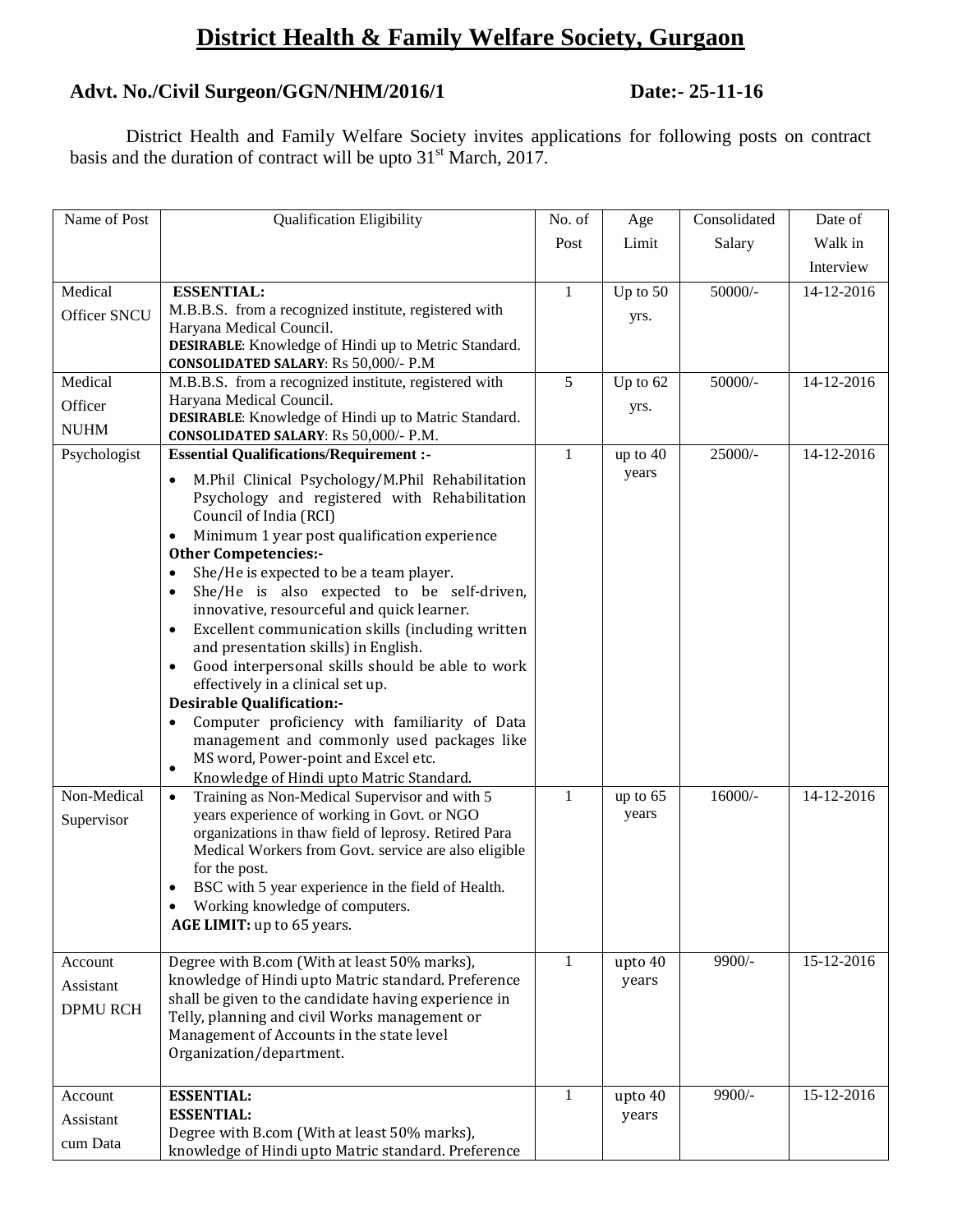| Entry<br>Operator<br><b>SIHFW</b><br>(Training),<br><b>DHQ</b>                                                            | shall be given to the candidate having experience in<br>Telly, planning and civil Works management or<br>Management of Accounts in the state level<br>Organization/department.<br>One year Computer Diploma from recognized<br>institution.                                                                                                                                                                                                                                                                                                                                                                                                          |              |                                 |          |            |
|---------------------------------------------------------------------------------------------------------------------------|------------------------------------------------------------------------------------------------------------------------------------------------------------------------------------------------------------------------------------------------------------------------------------------------------------------------------------------------------------------------------------------------------------------------------------------------------------------------------------------------------------------------------------------------------------------------------------------------------------------------------------------------------|--------------|---------------------------------|----------|------------|
|                                                                                                                           | AGE LIMIT: Below 40 Years.                                                                                                                                                                                                                                                                                                                                                                                                                                                                                                                                                                                                                           |              |                                 |          |            |
| Account<br>Assistant at<br><b>CHC</b><br>Farukhanagar                                                                     | <b>ESSENTIAL:</b><br><b>ESSENTIAL:</b><br>Degree with B.com (With at least 50% marks),<br>knowledge of Hindi upto Matric standard. Preference<br>shall be given to the candidate having experience in<br>Telly, planning and civil Works management or<br>Management of Accounts in the state level<br>Organization/department.<br>AGE LIMIT: Below 40 Years.                                                                                                                                                                                                                                                                                        | $\mathbf{1}$ | upto 40<br>years                | $9900/-$ | 15-12-2016 |
| Account<br>Assistant<br>Cum<br>Information<br>Assistant at<br><b>UPHCs</b><br>(Chauma,<br>Nathupur,<br>Manesar,<br>Tigra) | <b>ESSENTIAL:</b><br>1. B.Com from a recognized institute with at least<br>45% marks.<br>2. Knowledge of Tally ERP.9 Software (Certificate for<br>the same is required).<br>AGE LIMIT: up to 55 years.<br>POST QUALIFICATION WORK EXP: Minimum 1 year<br>post qualification. Preference will be given to the<br>candidate with<br>experience in public health<br>program/project/health project.<br><b>DESIRABLE:</b> Computer proficiency with familiarity of<br>Data management and commonly used packages like<br>MS word, Power Point and Excel etc. Knowledge of<br>Hindi up to Matric standard.<br><b>CONSOLIDATED SALARY: Rs. 9,900/- P.M</b> | 4            | upto<br>55years                 | 9900/-   | 15-12-2016 |
| Driver                                                                                                                    | Matriculation Passed and having a valid LTV/HTV<br>driving license.                                                                                                                                                                                                                                                                                                                                                                                                                                                                                                                                                                                  | $\mathbf{1}$ | Not<br>more<br>than 45<br>years | $9000/-$ | 16-12-2016 |

### **Important Instructions:**

- The applicants should apply on prescribed Application Performa available on website: [www.healthdepartmentgurgaon.org](http://www.healthdepartmentgurgaon.org/) on payment of Rs. 200/- only (Non refundable fees) per application and deposit fees receipt with application form at O/o Civil Surgeon, Gurgaon.
- If a candidate applies for more than one post, he/she shall to apply on separate application form along with receipt and all relevant documents.
- Application Form received after 04:00 pm on 05-12-2016 will not be entertained due to any reason.
- Filled applications complete in all respects along with photocopies of all relevant certificates (proof of residence ans Caste/Category Certificate issued by appropriate authorities is must) should reach in the office of DH&FW Society (O/o Civil Surgeon , Gurgaon) by 05-12-2016 up to 04:00 pm.
- Number of posts can be increased/decreased or can be completely withdrawn without any prior information or corrigendum as per the state guidelines.
- Original documents in support of academic qualifications and work experience shall be required to be produced at the time of interview. Preference will be given to the candidate residing in local area and proof of residence is must.
- Any additional work/placement under NHM can be assigned by appointing authority.
- No TA/DA will be paid for coming for interview and tests etc.
- Reservation of posts will be as per Govt. rules. The candidate seeking selection under Ex-servicemen category will have to deposit eligibility certificate from respective Zila Sainik Board to become eligible, issued/renewed before the last date of this advertisement.
- All posts are non transferable but Candidate can be posted anywhere in the District Gurgaon in case of exigencies.
- No separate letter will be sent for test/interview.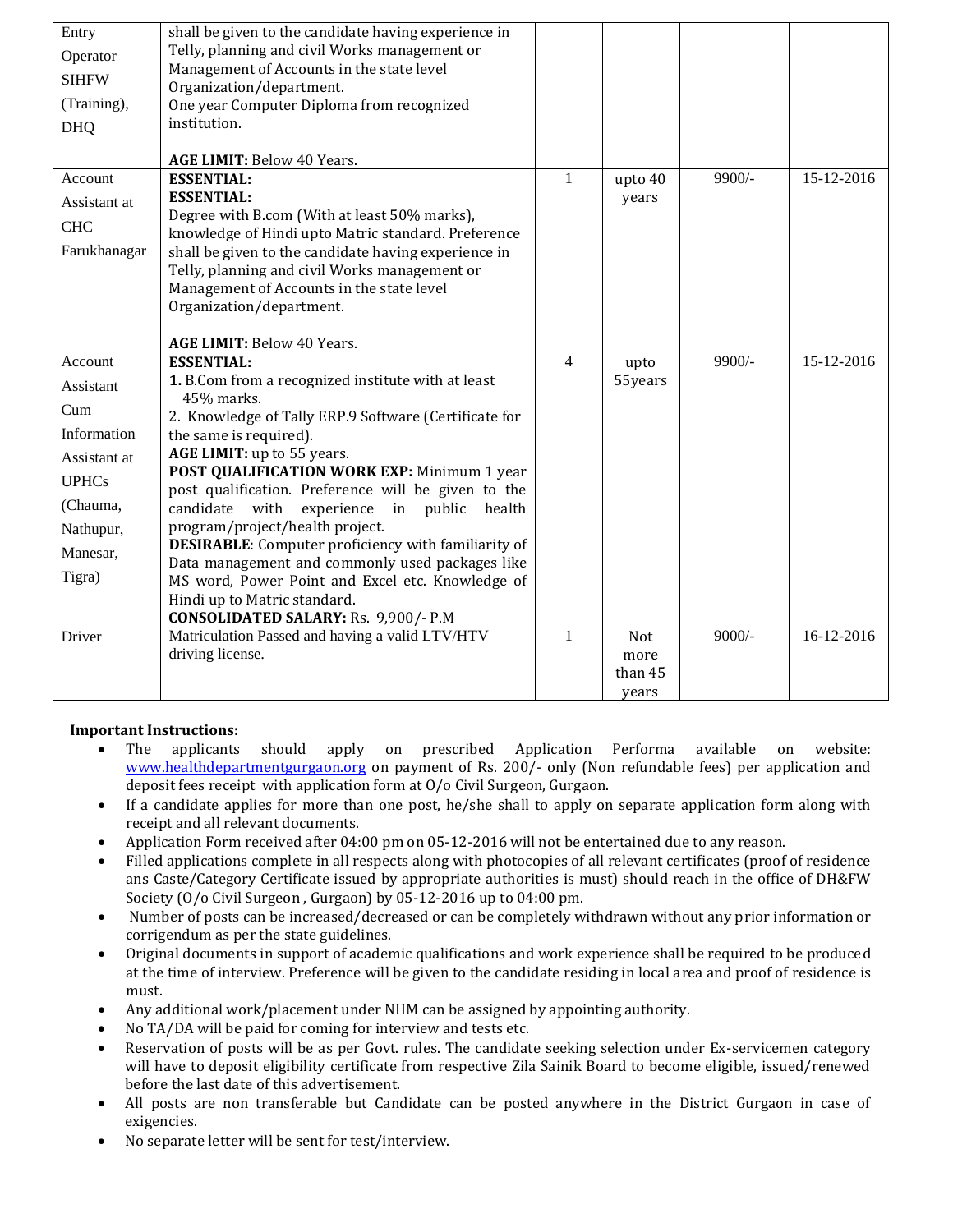- The candidature of the candidate will be purely provisional for all the posts and will be subject to test/computer/interview/joining duty, it is found that candidate does not full fill any of the eligibility criteria or information furnished by the candidate is incorrect or false, his/her appointment on contract is liable to be terminated immediately.
- Candidate should reach for the Test (written. Computer, Tally which ever applicable) and interview with all original documents/certificates in office of Civil Surgeon, Gurgaon at 9: 00 am as per following schedule.
- In case of unsatisfactory performance and conduct the services will be terminated.
- Test will be conducted for every post except Doctor & Class –IV.
- All disputes are subject to Gurgaon jurisdiction.
- Dispute if shall be decided by the sole arbitrator of the DH&FWS Gurgaon & Gurgaon Courts and their decision shall be final.

| Sr.<br>No.     | <b>Name of Post</b>         | No. of Post | Last date of<br><b>Application Form</b><br><b>Submission</b> | date Interview | Time & Place<br>of Test/<br><b>Interview</b> |
|----------------|-----------------------------|-------------|--------------------------------------------------------------|----------------|----------------------------------------------|
| 1              | <b>Medical Officer SNCU</b> |             |                                                              | 14-12-2016     |                                              |
| 2              | <b>Medical Officer NUHM</b> | 5           |                                                              | 14-12-2016     |                                              |
| 3              | Psychologist                | 1           |                                                              | 14-12-2016     |                                              |
| $\overline{4}$ | Non-Medical Supervisior     |             |                                                              | 14-12-2016     |                                              |
| 5              | <b>AA DPMU RCH</b>          |             |                                                              | 15-12-2016     |                                              |
| 6              | AA cum DEO                  |             |                                                              | 15-12-2016     | 0/o Civil                                    |
|                | SIHFW(Traning), DHQ         |             | $05-12-16$                                                   |                | Surgeon,                                     |
| $\overline{7}$ | AA at CHC Farukhanagar      |             | Upto at 4:00 PM                                              | 15-12-2016     | Gurgaon at<br>$9:30$ am                      |
| 8              | AA Cum IA at                | 4           |                                                              | 15-12-2016     |                                              |
|                | UPHCs(Chauma, Nathupur,     |             |                                                              |                |                                              |
|                | Manesar, Tigra)             |             |                                                              |                |                                              |
| 9              | Driver                      |             |                                                              | 16-12-2016     |                                              |

**-sd-District Health & Family Welfare Society Gurgaon**